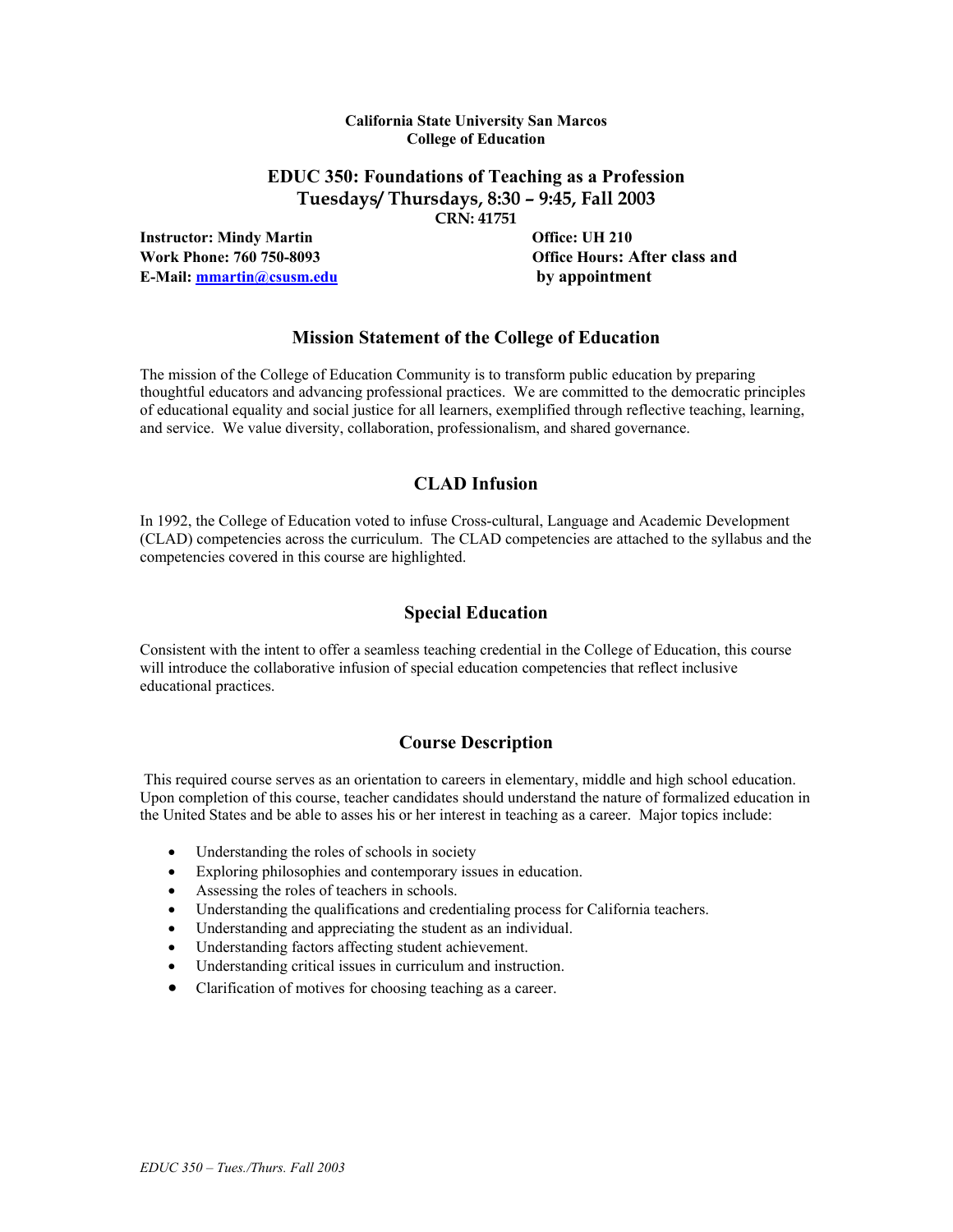## **Course Requirements**

It is expected that students will come to class prepared to discuss the readings, submit required assignments, and participate in class activities. Teacher education is a professional preparation program. Students will be expected to adhere to academic honesty and integrity, standards of dependability, confidentiality and writing achievement**. Because it is important for teachers to be able to effectively communicate their ideas to students, parents, colleagues, and administrators, writing that is original, clear and error-free is a priority for the College of Education.** It is expected that work will be turned in on time. Late assignments will be penalized by a 5 point reduction each day they are late and will not be accepted after a week. Please discuss individual issues with the instructor. Keep digital copies of all assignments for your Credential Program Electronic Portfolio. **Note: You may not pass this class without completing the 45 hours of Field Experience.** 

#### **College of Education Attendance Policy**

Due to the dynamic and interactive nature of courses in the College of Education, all students are expected to attend all classes and participate actively. Absences and late arrivals/early departures will affect the final grade. If you miss two class sessions or are late (or leave early) for more than three sessions, you cannot receive a grade of A. If you miss 3 class sessions, your highest possible grade is a C+. A minimum grade of C+ is required in EDUC 350 to qualify as prerequisite for admission to the CSUSM teacher credential program. COE attendance policy states, "At a minimum, students must attend 80% of class time, or s/he may not receive a passing grade for the course at the discretion of the instructor. Individual instructors may adopt more stringent attendance requirements." Should students have extenuating circumstances, please contact the instructor as soon as possible.

#### **Field Work**

In addition to in-class work, assigned readings and projects, students will participate in forty-five (45) hours of supervised fieldwork assignments in a variety of public school settings. A recommendation (usually from the classroom teacher where most of the fieldwork is done), as well as a Field Experience Form with documented hours and teacher verification are requirements for admission to the CSUSM Teacher Credentialing programs. A minimum grade of  $a<sup>C+</sup>$  is also required in this course.

#### **Use of Technology**

Students are expected to demonstrate competency in the use of various forms of technology (i.e. word processing, electronic mail, use of the Internet, and/or multimedia presentations.) Specific requirements for course assignments with regard to technology are at the discretion of the instructor.

#### **Creating the Inclusive Classroom**

Students will demonstrate a knowledge of laws and dispositions that relate to special education through a variety of activities such as the viewing and analysis of the video F.A.T. City, reading and analysis of "School Law & Diversity," and/or *Creating an Inclusive School.*

## **Teaching Performance Expectation (TPE) for EDUC 350**

A primary goal of EDUC 350 is to begin the process of developing teacher candidates to become professional educators. The following TPE (Teacher Performance Expectation) is expected to be met during this course: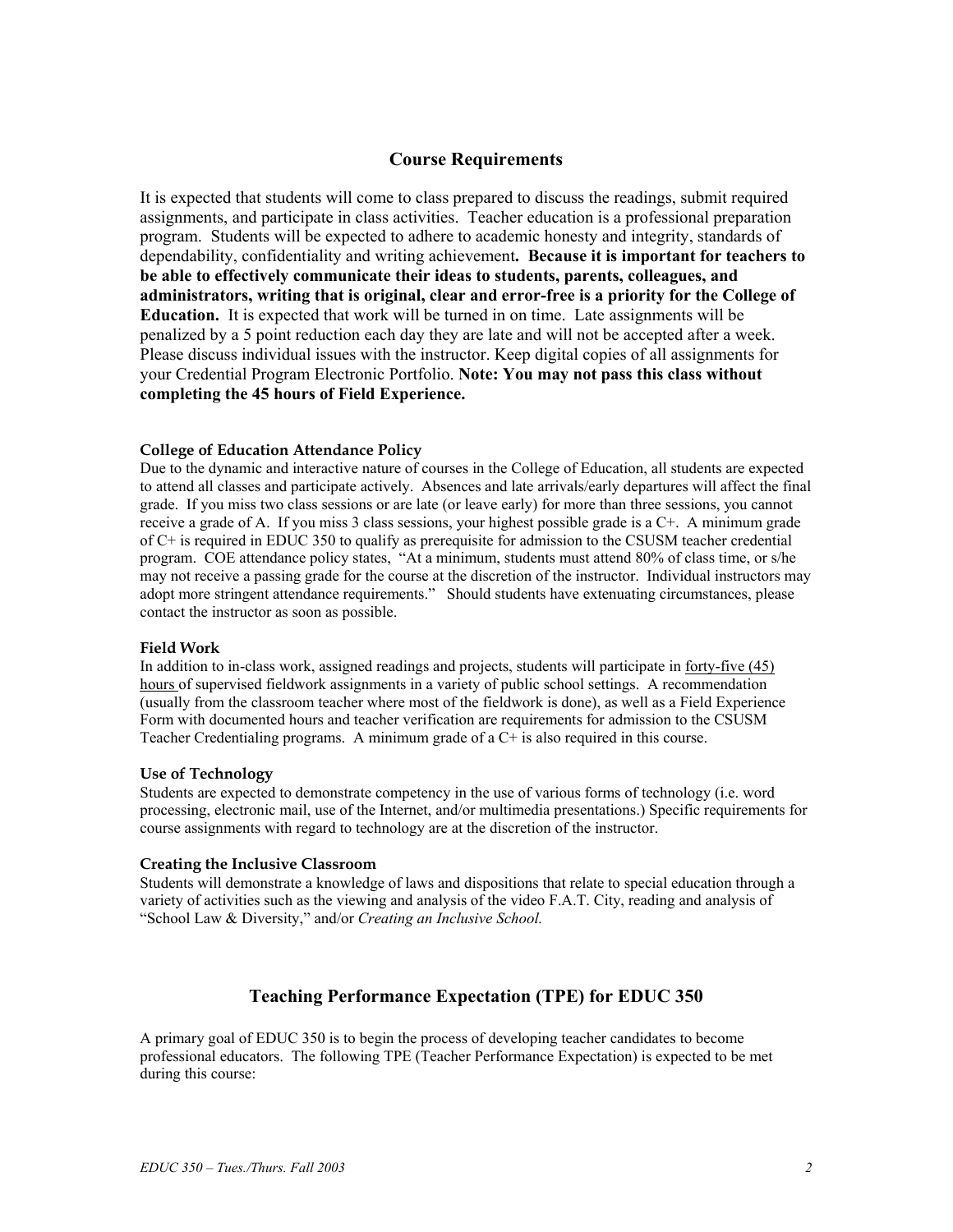#### **TPE 12: Professional, Legal, and Ethical Obligations**

Candidates are aware of their own personal values and biases and recognize ways in which these values and biases affect the teaching and learning of students. They resist racism and acts of intolerance. Candidates appropriately manage their professional time spent in teaching responsibilities to ensure that academic goals are met.

Candidates for a Teaching Credential understand and honor legal and professional obligations to protect the privacy, health, and safety of students, families, and other school professionals. They are aware of and act in accordance with ethical considerations and they model ethical behaviors for students. Candidates understand and honor all laws relating to professional misconduct and moral fitness.

### **Teaching Performance Assessment for Developing as a Professional Educator**

The successful completion of the Initial Philosophy of Teaching Statement is a requirement for completion of this course and partially meeting the TPE described above. This statement will be used for assessment both in the course and at completion of the College of Education program. Retain an electronic copy of your statement for submission for your portfolio at the completion of the program.

Class Activities that support the development of your philosophy include:

Credo for Support Class Discussions FAT City Activity **Readings** / Book Chat Inclusive Education Activity Field Experiences

Law and Diversity Activity Contemporary Issues Research

## **Required Texts**

Armstrong, David; Henson, Kenneth and Savage, Tom. (2001) *Teaching Today*. Merrill Prentice Hall.

Thousand, J. "Laws Related to Special Education that Affect Teachers" - Essay is attached.

Villa, Richard A. and Thousand, Jacqueline S. (1995). *Creating an Inclusive School.* Alexandria, VA: Association for Supervision and Curriculum Development.

And your choice of ONE of the following :

Codell, E. *Educating Esme.* Chapel Hill: Algonquin Books of Chapel Hill.

Humphrey, T. (2003) *In the First Few Years .*Newark, DE: International Reading Association.

Michie, G. (1999) *Holler If You Hear Me.* New York: Teacher's College Press.

### **Course Assignments:**

### **1. Contemporary/Controversial Issue Research/Position Paper**

Choose an issue from the topics provided by the instructor. Research the issue thoroughly and take a position regarding it. Write a persuasive paper that demonstrates your understanding of the issue, provides a clear defense for your position, and also indicates your understanding of the opposing side. Cite a minimum of three (3) references; **you may not cite your text. Only one source may be a web-site. One must be an educational journal.**  Use APA, 5<sup>th</sup> edition format (Approximately 5 pages.) When your topic is due, you should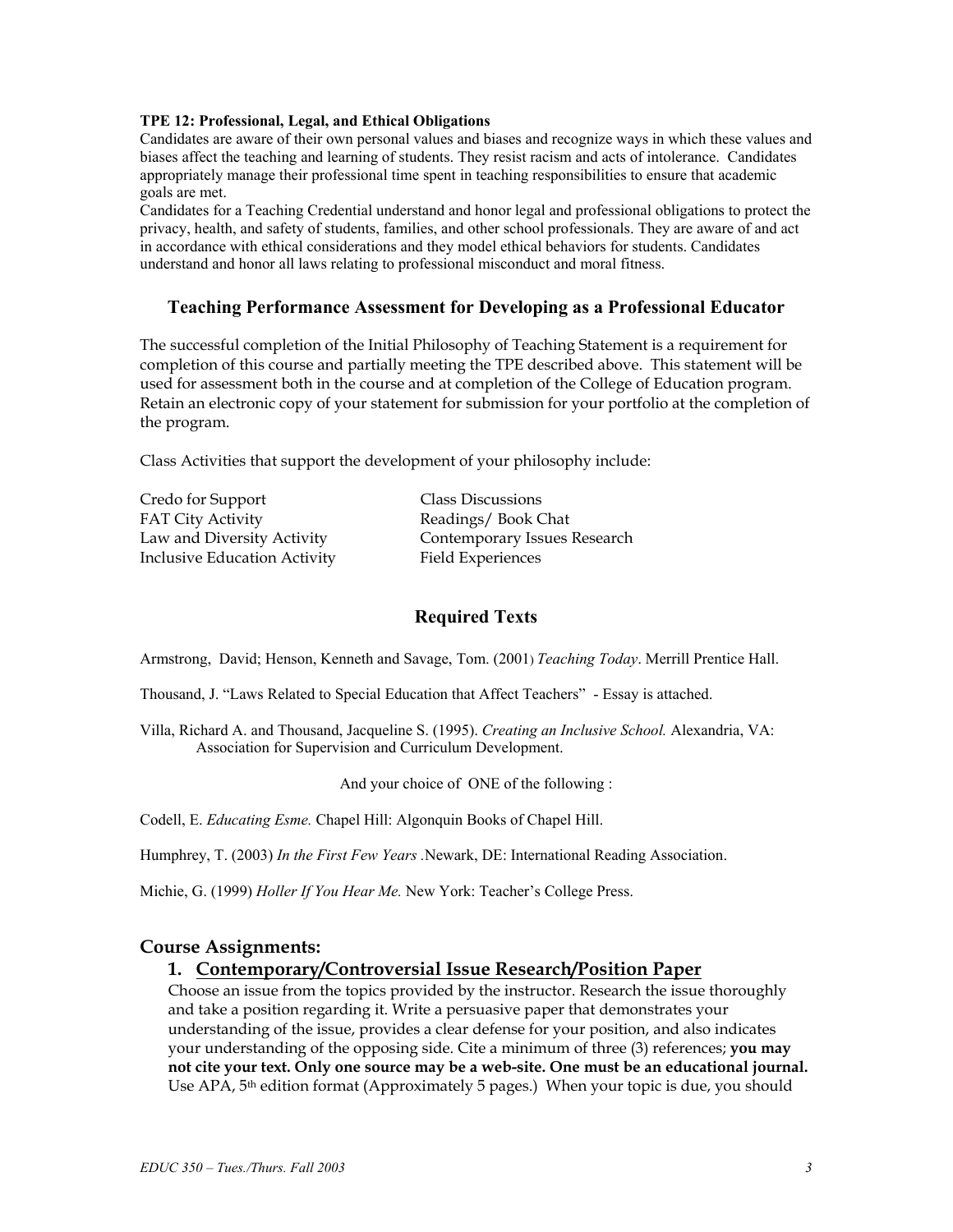be prepared to support/defend either side in a panel discussion. We will discuss the format of the panel in class.

**Due Dates: See syllabus.** 

# **2. Electronic Book Chat**

Choose the "Choice Book" you wish to read and discuss it with other class members. Conduct an electronic book chat via e-mails in which you contribute a minimum of **three** substantive comments about the book by making connections with your own educational experience, your perceptions of the field, or readings you have done for this course. We will discuss this more specifically in class.

**Due Date: November 25** 

# **3. Field Experience Documentation and Journal Entries**

In addition to in-class work, assigned readings, and projects, you will participate in forty-five (45) hours of supervised fieldwork assignments in a variety of public school classroom settings. **See page 2 of this syllabus for more details.** You will maintain a log of hours spent observing/participating in these classroom settings. This log should reflect a minimum of 45 hours spent in various classrooms at the different grade levels and on different sites, with teacher signatures.

*In additions, you will maintain a journal, reflecting on your observations, documenting assumptions/expectations, interesting observations, and connections to concepts studied in EDUC 350, analyses and questions.* Respect the confidentiality of the students and teacher. Use initials or fictitious names. **A minimum of 15 journal entries is required.** The format to use will be explained in class

**Due Dates: See syllabus.** 

# **4. Teacher Interview**

You will write a 2-4 page paper based on an extended interview with a public school teacher who has been teaching at least three years. Include both a summary of answers to key questions as well as an analysis of your personal reflections and connections to course concepts.

## **Key Skills/Knowledge I'll be evaluating:**

- Has your paper provided a rich description of the teacher you interviewed?
- *Does your paper integrate appropriate class readings and discussions to support your analyses? (i.e. Are several references made to our text, articles, or journal readings?)*
- Have you articulated your ideas fluently and coherently with college level writing style and mechanics?

**Due Date: October 16** 

# **5. Law and Diversity Assignment**

See attached description on page 8 of this syllabus. **Due Date: October 2** 

# **6. Rationale for Inclusive Education**

See attached description on page 12 of this syllabus. **Due Date: September 23**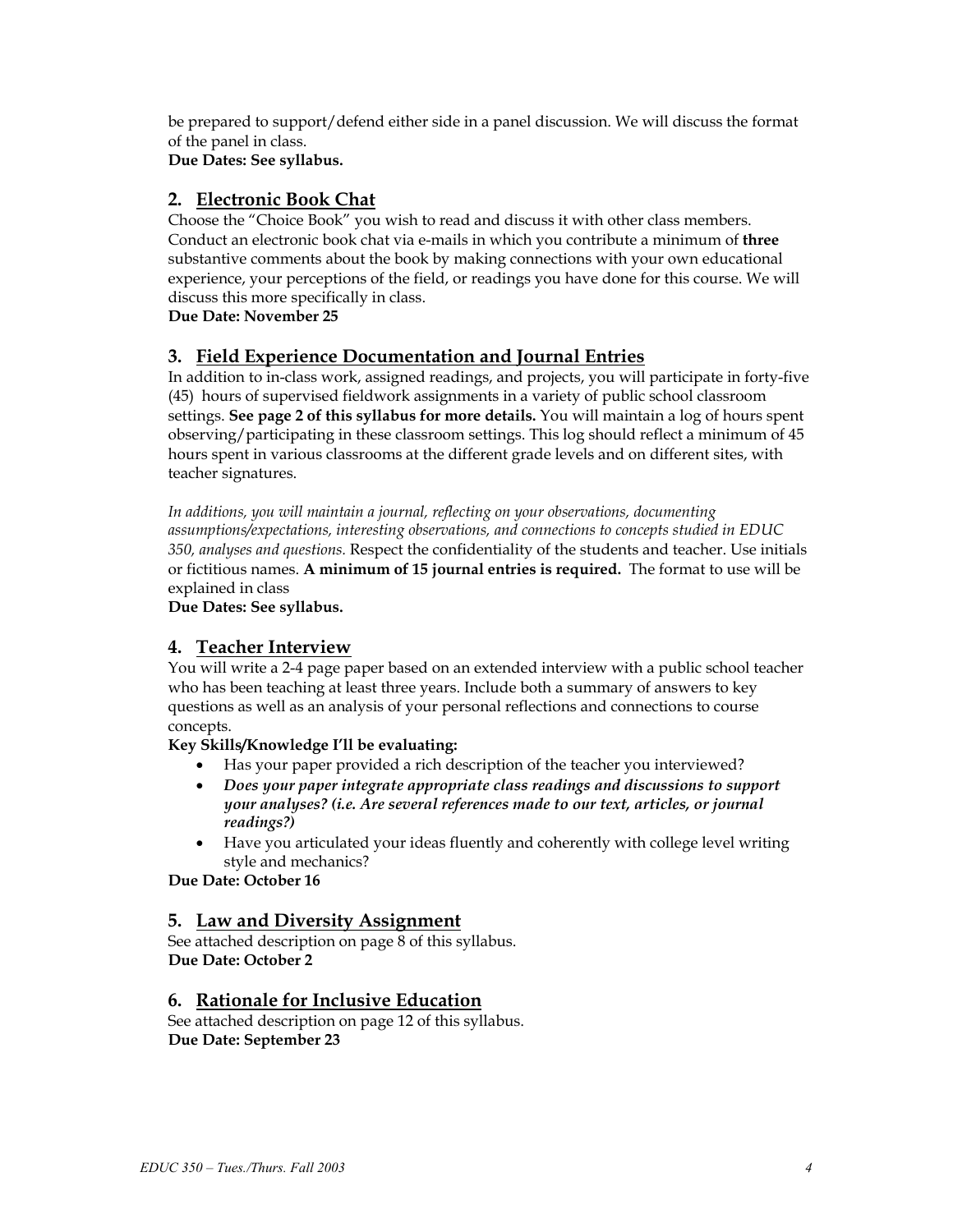# **7. Personal Philosophy of Teaching, Learning, and Schooling (in place of final exam)**

See attached description on page 7 of this syllabus. The successful completion of the Initial Philosophy of Teaching Statement is a requirement for completion of this course and partially meets the TPE 12: PROFESSIONAL, LEGAL, AND ETHICAL OBLIGATIONS. This statement will be used for assessment both in the course and at the completion of the College of Education program. Retain an electronic copy of your statement for submission in your portfolio.

## **Due Date: December 9**

| Note: Assignments are to be completed before class on the date listed. |                                        |                                |  |  |
|------------------------------------------------------------------------|----------------------------------------|--------------------------------|--|--|
| Date                                                                   | Topic                                  | Reading/Assignments            |  |  |
| Sept. 2                                                                | Why teach? Teaching in an age of       |                                |  |  |
|                                                                        | change.                                |                                |  |  |
| Sept. 4                                                                | Assumptions, biases; Seeing            | Teaching Today (T.T.) Ch. 1    |  |  |
|                                                                        | through the eyes of a teacher          |                                |  |  |
| Sept. 9                                                                | <b>Field Experience Expectations</b>   | T.T. Ch. 5                     |  |  |
|                                                                        | Who are we teaching?                   |                                |  |  |
| Sept. 11                                                               | <b>Exceptional Learners</b>            | Villa/Thousand                 |  |  |
|                                                                        | Credo for Support                      | pg 162-167                     |  |  |
|                                                                        |                                        | Begin choice book              |  |  |
| Sept. 16                                                               | Inclusion/Differentiation              | Villa/Thousand                 |  |  |
|                                                                        |                                        | Ch 1-2                         |  |  |
| Sept. $18$                                                             | F.A.T. City Activity                   | Villa/Thousand                 |  |  |
|                                                                        |                                        | Ch.3                           |  |  |
| Sept. 23                                                               | Multiculturalism/Bilingual             | T.T. Ch. 4                     |  |  |
|                                                                        | Education                              | <b>Rationale for Inclusion</b> |  |  |
| Sept. 25                                                               | <b>Panel Discussion #1: Should</b>     | Field Experience Journals #1-  |  |  |
|                                                                        | bilingual education be                 | 5                              |  |  |
|                                                                        | abolished?                             |                                |  |  |
| Sept. 30                                                               | <b>Legal Issues Affecting Teachers</b> | T.T. Ch. 3                     |  |  |
| Oct. 2                                                                 | Laws Relating to Special               | Villa/Thousand Handout         |  |  |
|                                                                        | Education                              | Law and Diversity Write-Up     |  |  |
| Oct. 7                                                                 | Learner's Rights and                   | T.T. Ch. 6                     |  |  |
|                                                                        | Responsibilities                       |                                |  |  |
| Oct. 9                                                                 | Panel Discussion #2: Will more         | Continue reading choice book   |  |  |
|                                                                        | federal involvement result in          |                                |  |  |
|                                                                        | better education?                      |                                |  |  |
| Oct. 14                                                                | How will we teach them? Effective      | T.T. Ch. 7                     |  |  |
|                                                                        | Instruction                            |                                |  |  |
| Oct. 16                                                                | What is Middle School? Guest           | <b>Teacher Interview</b>       |  |  |
|                                                                        | Speaker: Janet McDaniel                |                                |  |  |
| Oct. 21                                                                | Creating environments for              | T.T. Ch, 8                     |  |  |
|                                                                        | learning                               |                                |  |  |
| Oct. 23                                                                | Discipline/Classroom                   | Work on Philosophy             |  |  |
|                                                                        | Management                             |                                |  |  |
| Oct. 28                                                                | Assessing learning                     | T.T. Ch. 9                     |  |  |
|                                                                        |                                        |                                |  |  |
|                                                                        |                                        |                                |  |  |

# **Class Schedule (Subject to Change!) Note: Assignments are to be completed before class on the date listed.**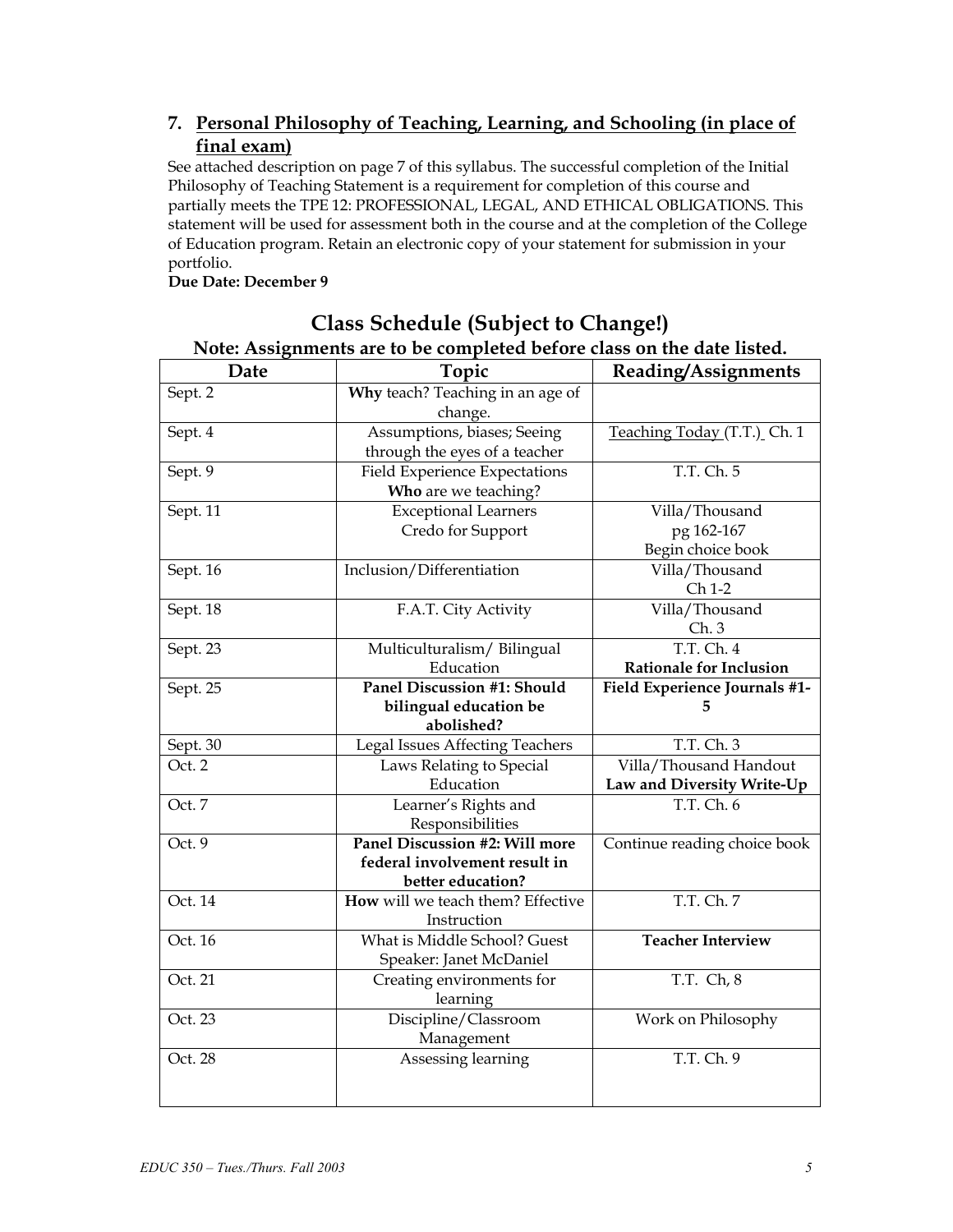| Oct. 30  | Panel Discussion #3: Do high                                           | Field Experience Journals #6-                                  |
|----------|------------------------------------------------------------------------|----------------------------------------------------------------|
|          | assessments improve learning?                                          | 10                                                             |
| Nov. 4   | What is our goal/role in society?                                      | T.T. Ch. 10                                                    |
| Nov. $6$ | <b>Historical Roots</b>                                                | T.T. Ch. 11                                                    |
| Nov. 11  | Philosophical Systems; NCLB                                            | T.T. Ch. 12                                                    |
| Nov. 13  | Panel Discussion #4: Are<br>vouchers an important choice<br>mechanism? | T.T. Ch. 13                                                    |
| Nov. 18  | Curriculum, State Standards                                            | T.T. Ch. 14                                                    |
| Nov. 20  | Independent Study (Catch up on<br>Field Work!)                         | Prepare for Book Talks Work<br>on Philosophy                   |
| Nov. 25  | <b>Book Talks</b>                                                      | <b>Electronic Book Chats (Bring</b><br>one journal per group.) |
| Dec. 2   | Writer's Workshop                                                      | Bring rough drafts of<br>Philosophy                            |
| Dec. 4   | Where do we go from here?                                              | T.T. Ch. 2                                                     |
| Dec. 9   | <b>Credentialing Process</b>                                           | <b>Philosophy of Teaching</b>                                  |
| Dec. 11  | Discussion on Field Work; Where<br>will you want to teach?             | <b>Field Experience Journals</b><br>#11-15                     |

# **Course Assignment Values**

| Field Experience Journal Entries #1-15        | 30%   |
|-----------------------------------------------|-------|
| Electronic Book Chat                          | 10%   |
| Law and Diversity Write-Up                    | 10%   |
| <b>Teacher Interview</b>                      | 10%   |
| Personal Philosophy                           | 15%   |
| Rationale for Inclusive Education             | $5\%$ |
| Contemporary Issues Research and Presentation | 20%   |
|                                               | 100%  |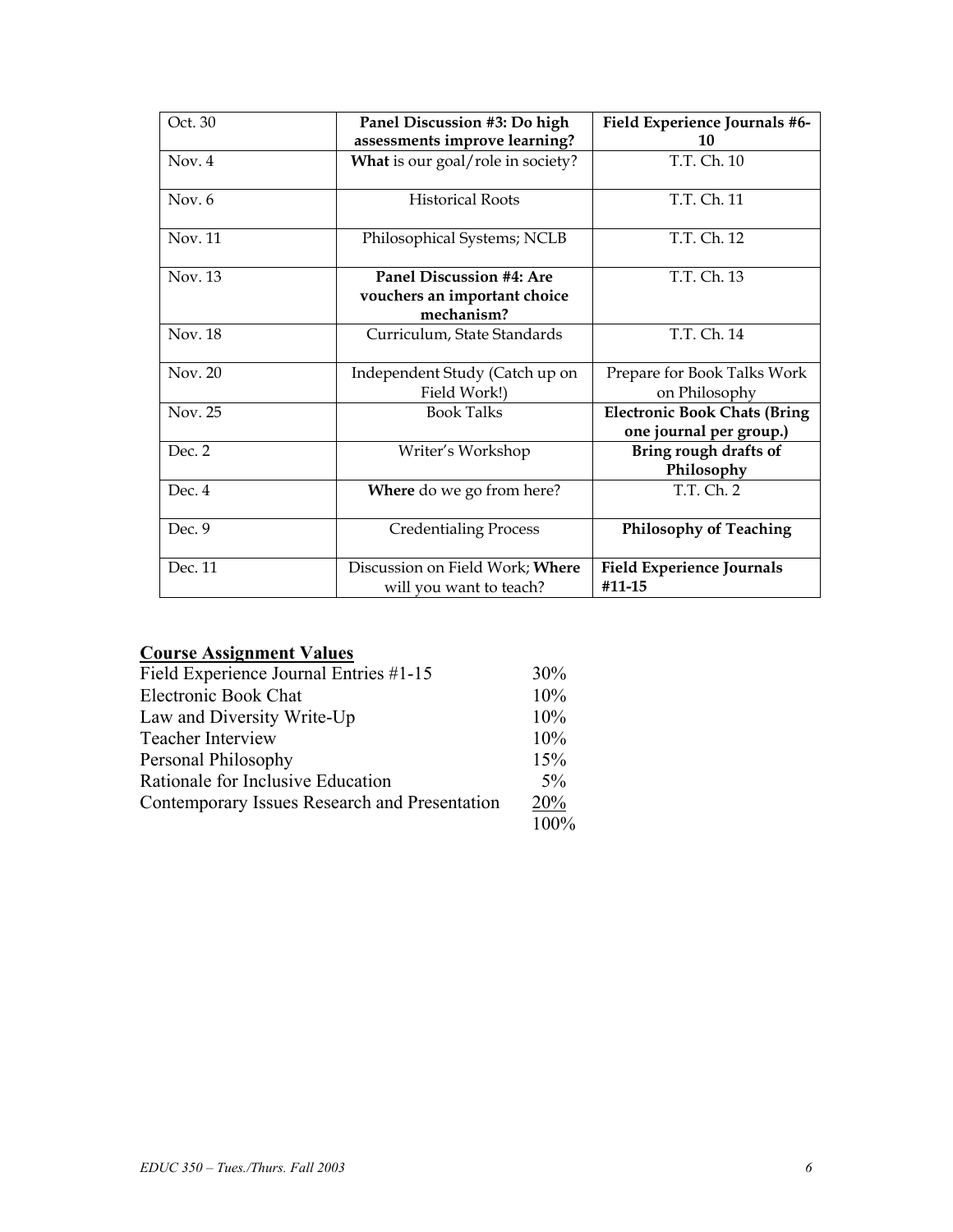### **Initial Philosophy of Teaching Statement**  EDUC 350

| Learner Outcomes: | Articulation in writing of a personal philosophy of teaching     |
|-------------------|------------------------------------------------------------------|
| Assessment:       | Word processed philosophy of teaching statement and 1-page credo |

## **Activity Description**

#### **Preparation**

Complete previous course readings, web page examinations, and in-class discussions on education law, ethics, history, and inclusive philosophy.

### **Reflection and Applications**

Write an essay that articulates your personal philosophy of teaching given your view of the social context of schooling for 21<sup>st</sup> century inclusive, multicultural society. Do not be tempted to include a little of every way of thinking or take the words or ideas of various educational leaders. If you were to do so, elements would probably contradict each other and would not provide guidance when you need it. In preparing your philosophy statement, begin by quickly jotting down answers to each of the following seven sets of questions. To address the questions, think solely about your OWN ideas. Write no more than a 1/2 of a page to answer each question, taken in order. Interpret the questions any way you like; they are meant to guide you in discovering what you believe.

- 1. What is the social context of schooling for  $21<sup>st</sup>$  century multicultural society?
- 2. What is the good? Who is the good person living in the good society?
- 3. What is the purpose of education?
- 4. What should everyone learn? Why?
- 5. What is the nature of learning?
- 6. What is (excellent) teaching?
- 7. What does school do?

Now consider the answers to these questions as a set and begin to write the first draft of your philosophy of teaching essay. After composing this first draft, check to see that that your statements are consistent and revise so that your ideas and statements are coherent. Take out extra words. Read your statements aloud to yourself and at least one friend to be sure you truly communicate your heartfelt beliefs and convictions. Your criteria for success are at least the following: 1) no more words can be cut, and 2) an oral reading convinces YOU fully of the soundness of your philosophy.

The essay should meet the following two criteria. First, it should be a concise expression of personal philosophy of teaching given your view of the social context of schooling for  $21<sup>st</sup>$  century multicultural society. Secondly, this response should be no less than 2 and no more than 3 pages in length. When completed, write a shortened version of your philosophy, a one-page "credo." Keep your philosophy statement and credo where you can refer to it often. Use them to guide to organization of a professional portfolio.

It should take approximately a total of two hours to develop and polish your philosophy statement and restate it as a credo. It likely will take three or more "sittings" to get out a draft that meets the two-pronged criteria stated in the previous paragraph.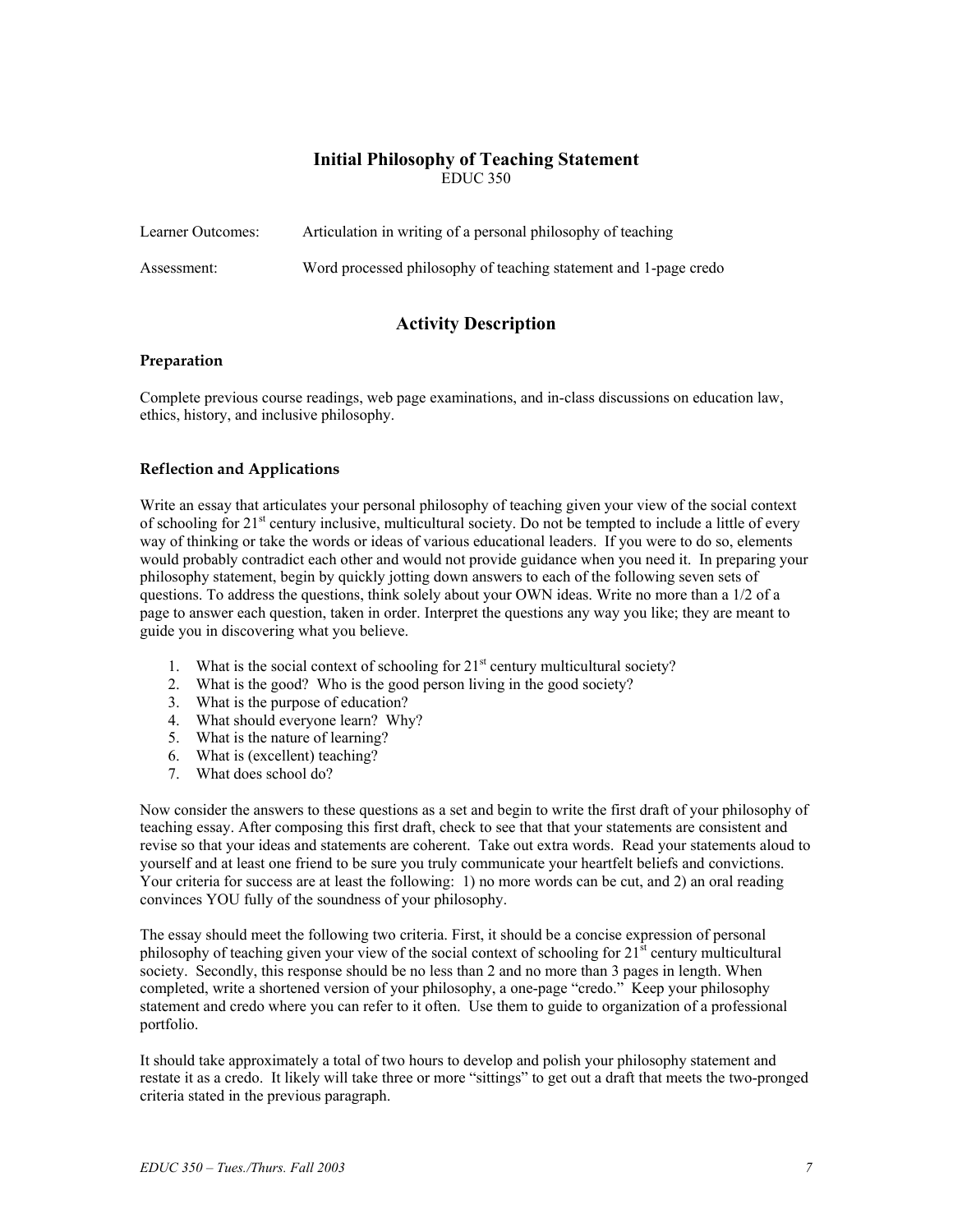### **Law and Diversity**  EDUC 350

| Learner Outcomes: | Applies understanding of the legal context of inclusive education and laws which<br>influence teaching responsibilities by posting the five most important school laws the<br>student believes affects him/her as a professional educator. At least one posting needs to<br>relate to special education law and reacting to other postings on an asynchronous<br>discussion board regarding this topic. |
|-------------------|---------------------------------------------------------------------------------------------------------------------------------------------------------------------------------------------------------------------------------------------------------------------------------------------------------------------------------------------------------------------------------------------------------|
| Assessment:       | Written identification of the five most important school laws the student believes affect<br>him/her as a professional educator, with at least one of the five relating to special<br>education law.                                                                                                                                                                                                    |

## **Activity Description**

### **Preparation**

Study the following chapters and web sites:

Thousand, J.S. (attached). Laws that relation to special education that affect teachers.

- Kluth, P., Villa, R., & Thousand, J. (Dec. 2001/Jan 2002) 'Our school doesn't offer inclusion' and other legal blunders. Educational Leadership, 59 (4), 24 – 27.
- Villa, R. A. & Thousand, J. S. (l995). Creating an inclusive school. Alexandria, VA: Association for Supervision and Curriculum Development. Read all of Chapter 2.

#### U.S. Disability Law. Internet address: www.law.cornell.edu/topics/disability.html Includes information about laws affecting people with disabilities.

### OSERS IDEA Home Page. Internet address:

www.ed.gov/offices/OSERS/IDEA

Explanation of federal legislation known as IDEA which ensures a free appropriate education in the least restrictive environment for children with disabilities. The latest l997 federal reauthorization of the law is explained in detail.

### **Reflection and Applications**

Apply your understanding of the legal context of inclusive education and laws which influence your teaching responsibilities by:

- 1. In writing, identify five laws or court decisions which influence you as a professional educator. At least one of these five must be related to special education law.
- 2. In class, share selections and rationale for your selection of the laws and decisions.
- 3. As closure, in class you will "quick write" in three to four sentences, what you learned about your legal and ethical responsibilities and in what ways they influence your educational philosophy.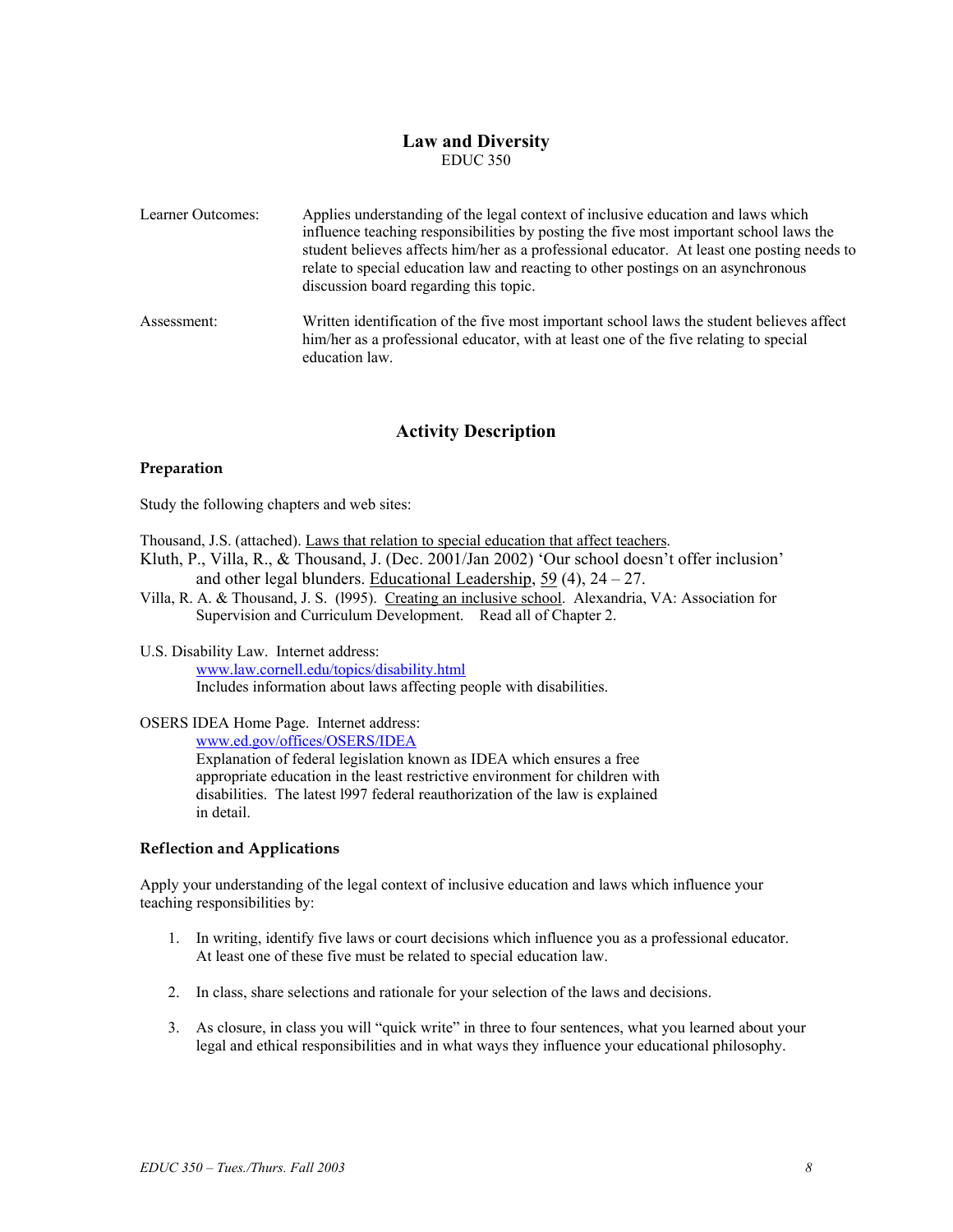# **Laws Related to Special Education that Affect Teachers**

Jacqueline Thousand

Chapter 2 of Villa and Thousand (l995), Contemplating Inclusive Education from a Historical Perspective, charts over 200 years of history which has brought us as a country to embrace inclusive educational opportunities for all children. What follows is a summary of key court cases and legislation which have shaped special education and the teacher's role in supporting students with varying learning and language differences. For more detail see these two web sites: www.law.cornell.edu/topics/disability.html and www.ed.gov/offices/OSERS/IDEA.

### **Legislation Related to Special Education**

The development of special education services in this country has been greatly influenced by the civil rights movement of the l960s. Out of the movement came legislation designed to prevent discrimination. For instance Section 504 of the Vocational Rehabilitation Act of l973 is a civil rights law that prevents discrimination against all persons with disabilities in programs the receive federal funds. Since all public schools receive federal funds in some form, Section 504 ensures equal opportunity for students' participation in the full range of school activities. Also, through Section 504, some students who are not eligible for special education services may receive accommodations to assist them to be successful in school. For example, students with health problems such as asthma or extreme allergies as well as other challenges that do not make them eligible for special education my receive assistance through Section 504.

The Americans with Disabilities Act (ADA), signed into law by President Bush in l990 extends the Vocation Rehabilitation Act of l973 by protecting all individuals with disabilities from discrimination and requires employers to make reasonable accommodations for employees with disabilities. ADA does not deal directly with education; however, it does clarify the civil rights of all people with disabilities and ensures that buildings, transportation, and other public places (including schools) are accessible to people with disabilities. Your school must be accessible to wheelchairs, for instance. If it is not, it must undergo renovations to install ramps, elevators, or wide entryways.

In l975 the U.S. federal government finally made a legal commitment to the education of students with disabilities. In that year Congress passed Public Law 94-142, the Education for the Handicapped Act (EHA) which set federal guidelines for special education services. It translated early court decisions into civil rights principles for students with disabilities and mandated the six concepts that have guided special education practice ever since. Those six principles are:

- 1. **Free Appropriate Public Education**. Students with disabilities are entitled to attend public schools and to receive the educational services they need. This education is provided at no cost to parents.
- 2. **Least Restrictive Environment**. Students with disabilities must be educated in the least restrictive environment in which they can succeed with support. For most students, this environment is the general education classroom.
- 3. **Individualized Education Program**. Services for students with disabilities must be individually tailored. This is accomplished by annually developing or revising an Individualized Education Program (IEP). Every IEP includes a statement of the student's current performance levels, a set of goals and accompanying short-term benchmarks or objectives for achieving the goals. The IEP clearly specifies who is responsible for delivering various aspects of the student's program, how progress will be evaluated, and where and how long services will be provided.
- 4. **Nondiscriminatory Evaluation.** Students are to be assessed using instruments that do not discriminate on the basis of race, culture, or disability. In considering eligibility for special education, students must be assessed by a multidisciplinary team in their native language using tests that directly relate to the area(s) of concern for which the child was referred.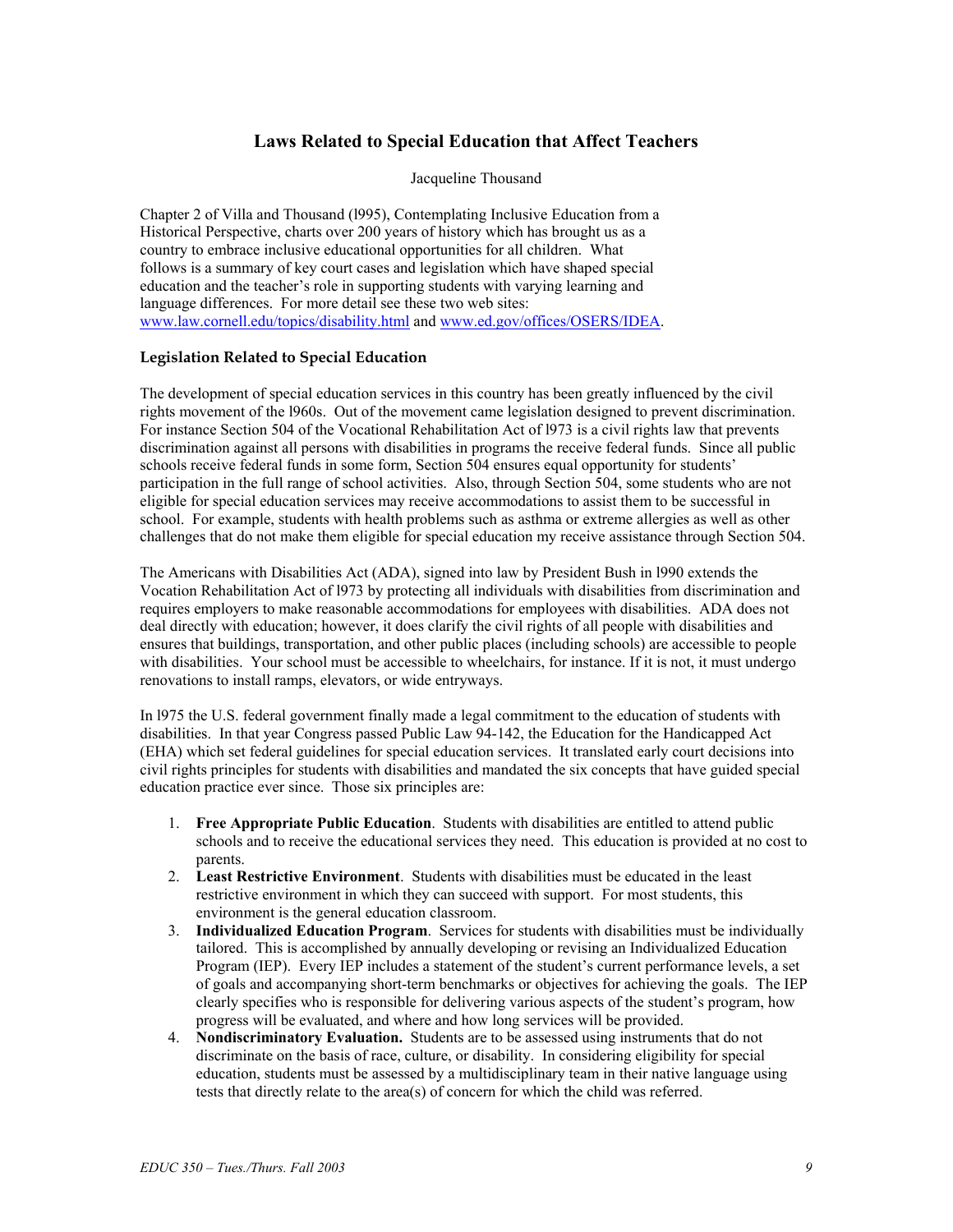- 5. **Due Process**. Due process procedures protect students with disabilities and their parents in all special education affairs. Specifically, if a disagreement occurs between the family and school personnel regarding a student's eligibility for special education, no changes can be made in the student's services until an impartial hearing and, if necessary, the appropriate court resolves the issue. School personnel also are protected if they disagree with parents' requests for services; they also may use due process procedures to resolve the dispute.
- 6. **Zero Reject and Child Find**. No student may be excluded from public education because of a disability. Each state also must take action to locate children who may be entitled to special education services.

Public laws must be periodically reauthorized. The l990 reauthorization of P.L. 94-142 described above changed the law to the Individuals with Disabilities Education Act (IDEA). The more suitable person-first language of "individual with disabilities" replace the unfavorable labeling language of "the handicapped" in the title of the legislation. This law added significantly to providing education to very young children with disabilities and preparing older student for transition to post-secondary life. Two new categories of disability – autism and traumatic brain injury – were added to the already existing categories of learning disabilities, speech or language impairments, mental retardation, emotional disturbance, hearing impairments, visual impairments, deaf-blindness, orthopedic impairments, multiple disabilities, and other health impairments. It also funded projects to promote the inclusion of students with severe disabilities in general education.

In l997, President Clinton signed into law the second reauthorization of P.L. 94-142 and accompanying amendments know as IDEA 97. Seven significant changes greatly affect schools, teachers, and educational and assessment practices**.** 

- 1. **General Education** Teacher Involvement. At least one general educator must participate as a member of a student's IEP team. The IEP also must directly address the student's participation in general education and must justify placements that are not in general education.
- 2. **Evaluation and Eligibility**. IDEA 97 clarifies that when parents consent to have their child evaluated, they are not consenting to possible future special education placement. Students cannot be made eligible for special education because of past poor instruction or because of language differences. Previous requirements that a comprehensive reevaluation occurs every three years can be modified if the family desires; already existing information can be used rather than repeated administration of standardized tests.
- 3. **Assessment of All Students**. Historically students receiving special education services were not included in state, district, or school-wide assessment of student performance. IDEA 97 corrected this by requiring that by July, 2000, each state must assess the academic progress of students who have IEPs by including them in the standardized assessments other students task or by using an alternative assessment process. Students who need appropriate adaptations such as extended time or large print during assessment are entitled to these adaptations.
- 4. **Discipline**. If needed, the IEP must include strategies for addressing student behavior issues. A behavior pan must be developed, if a student is suspended or placed in an alternative interim placement. If a student with disabilities brings a weapon or drugs to school, the school now has the option to place the student in an alternative placement for up to 45 days; and that placement must provide continued special education services.
- 5. **Transition.** Beginning at age 14, IEPs must address the transition to post-secondary needs of students eligible for special education. These needs must be updated annually, with increasing detail each year as to the school and outside services (e.g., community vocational education) the student will access.
- 6. **Paraprofessionals**. Paraprofessionals, teaching assistants, aides, and like personnel must be trained for their jobs and appropriately supervised.
- 7. **Mediation**. As part of due process procedural rights, each state must make mediation available to parents as an early and informal strategy for resolving disputes over a student with disabilities' identification, placement or services. The State bears the cost of mediation. Parents do not have to mediate; and mediation may not delay a possible due process hearing.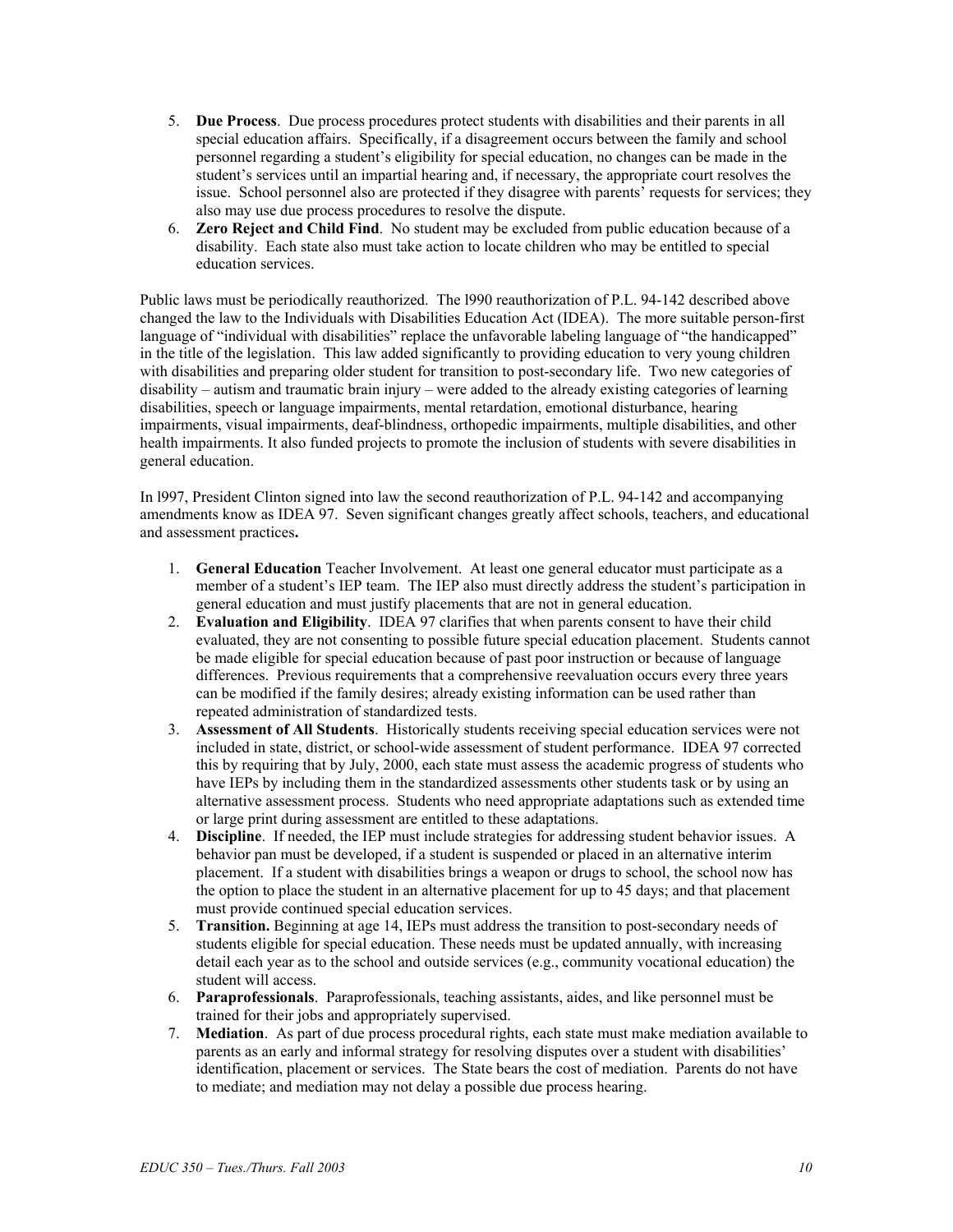### **Court Cases Influencing Special Education**

Issues concerning students with disabilities are addressed by federal and state laws. How these laws are interpreted often is resolved through the courts. Since 1954, many hundreds of legal decisions have clarified the rights of students with disabilities and the role of educators in supporting these children's education. In many instances court decisions led to the development of and passage of legislation. As you review some of the landmark decisions listed here, you should notice how they influenced legislation described earlier.

- **Brown v. Board of Education (1954).** This probably is the most important case in establishing the principle that school segregation denies equal education opportunity. Although the decision refers primarily to racial segregation, it is viewed as the foundation for ensuring equal educational opportunity for students with disabilities.
- **Diana v. State board of Education (l970).** California was required to correct biased assessment practices with Chinese American and Mexican American students. Students for whom English was not a primary language had to be assessed in both their primary language and English; culturally biased items had to be dropped from tests and alternative intelligence tests had to be developed to reflect Mexican American culture.
- **Larry P. v. Riles (1984).** In California it was ruled that IO testing as a basis for identifying African American students as mentally retarded for special education purposes was discriminatory. California schools were ordered to reduce the disproportionately high numbers of African American students in special classes for students with mental retardation.
- **Honig v. Doe (1998).** This decision ruled that if a students is excluded from school for more than 10 days, it was a change of placement and all procedures for making a change of placement must be followed.
- **Daniel R.R. v. State Board of Education. (l989).** This decision established the consideration of the following two factors in determining the appropriateness of a placement for a student with disabilities: 1) whether a student can be satisfactorily educated in general education with supplementary supports and services, and 2) whether, in cases in which the general education setting is not successful, the student is mainstreamed to the maximum extent appropriate.
- **Oberti v. Board of Education of Clementon School District (l993).** This case is considered key in establishing the principle of inclusive education. In this case concerning a student with Down syndrome, the district court ruled and the court of appeals upheld the ruling that school districts must make available a full range of supports and services in general education to accommodate the needs of students with disabilities. The court stipulated that because a student learns differently from others does not necessarily warrant exclusion from general education.
- **Doe v. Withers (l993).** Mr. Withers, a history teacher, was responsible for making oral testing accommodations for Douglas Doe, a student with learning disabilities who was in his class. Although a state legislator, Mr. Withers refused to provide the oral testing. Consequently, Douglas failed the class, making him ineligible for athletics. The court awarded the family \$5000 in compensatory damages and \$30,000 in punitive damages. This case is widely cited as an example of general educators' responsibility to make good faith efforts to provide required accommodations for students with disabilities.
- **Sacramento Unified City School District v. Rachel H. (l994).** This case is another historic national victory for inclusive education, not only because the Ninth Circuit U.S. Court of Appeals required the Sacramento school district to place Rachel Holland, a girl with severe disabilities, in regular education classes full-time with non-disabled peers, but because the U.S. Supreme Court refused to hear the school district's  $11<sup>th</sup>$  hour appeal to overturn the Ninth Circuit's decision. This left the circuit court's landmark decision intact and, in the words of the Holland's attorney, "signaled the end to a system that automatically excludes children with disabilities from the regular classroom and relegates them to segregated 'handicapped only' classes.

Source: Much of the material presented above is adapted from Marilyn Friend and William Bursuch's excellent 1999 text, Including Students with Special Needs: A Practical Guide for Classroom Teachers (2<sup>nd</sup>